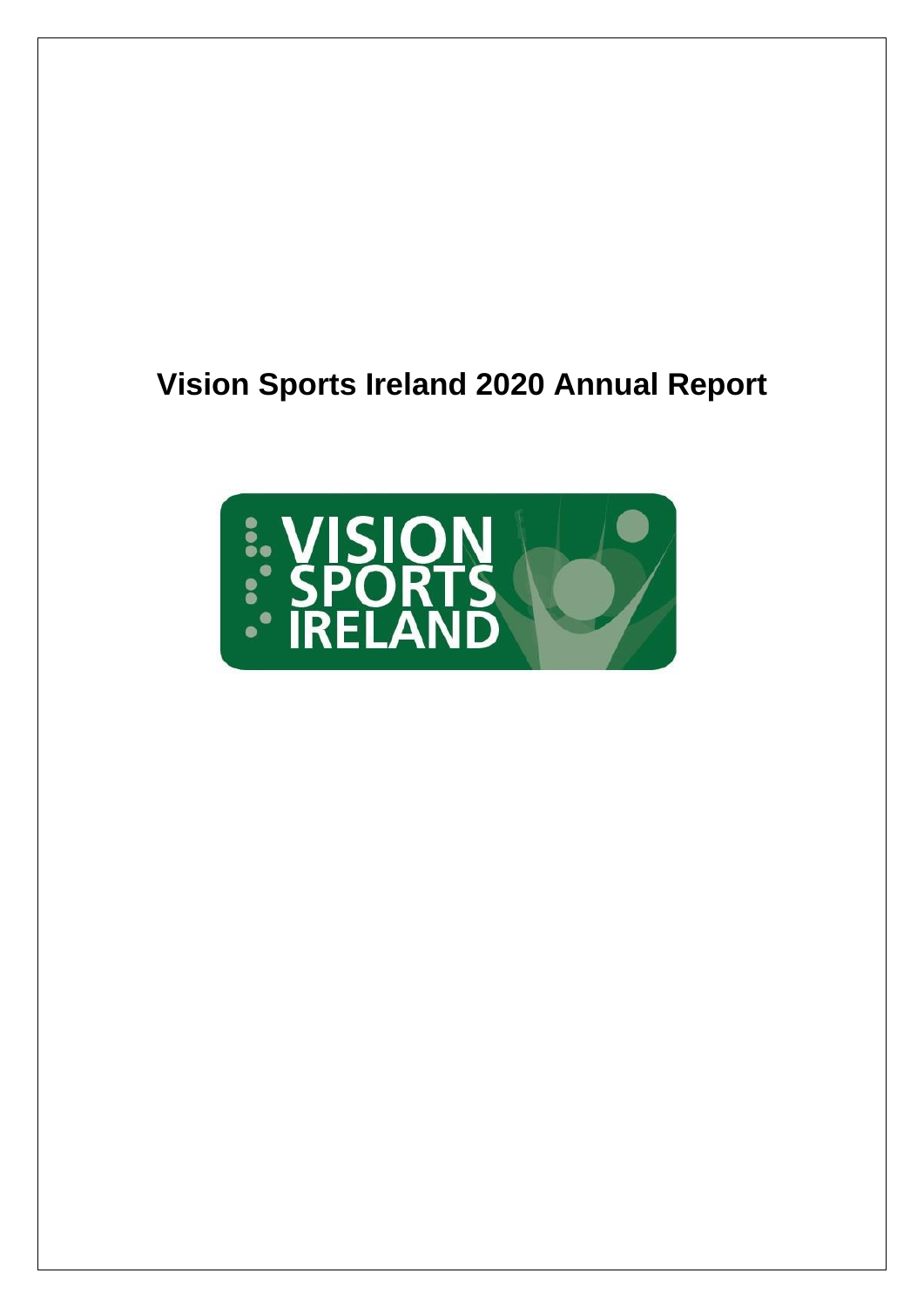Vision Sports Ireland began 2020 with limited staffing resources with two part-time development officers. In March NCBI announced it had formally merged with Vision Sports Ireland a body dedicated to the promotion of sports and leisure activities for blind or vision impaired people.

At the launch 5 times Paralympic sprint champion Jason Smyth said "*Vision Sports has continuously encouraged and supported me as an athlete. To know more blind or visually impaired people could benefit through this merger is really heartening for me".*

Following the launch, the COVID-19 pandemic had huge implications across the world and essentially put a stop to all sporting activity. All local, national, and international events supported by Vision Sports were indefinitely postponed or cancelled.

Vision Sports sought the views of its members by conducting a survey which found 75% were unable to meet national physical activity guidelines during Covid-19, with an alarming 90% reporting their physical activity had been severely limited largely due to the physical and social distancing guidelines restricting the use of guides/pilots for exercise.

Vision Sports responded by developing two World leading solutions.

Firstly, we pioneered the highly successful socially distant **long cane guide walking and running programme.** This allowed members to participate in the activity of running while complying with social distancing guidelines.



Secondly, the Government Expert Group on Return to Sport adopted and commended **Vision Sports Pass-Sport**, the designated guide buddy solution.



**NCBI Working for People<br>with Sight Loss** 



**Enabling Return to Sport** for people who are blind or vision impaired in Ireland

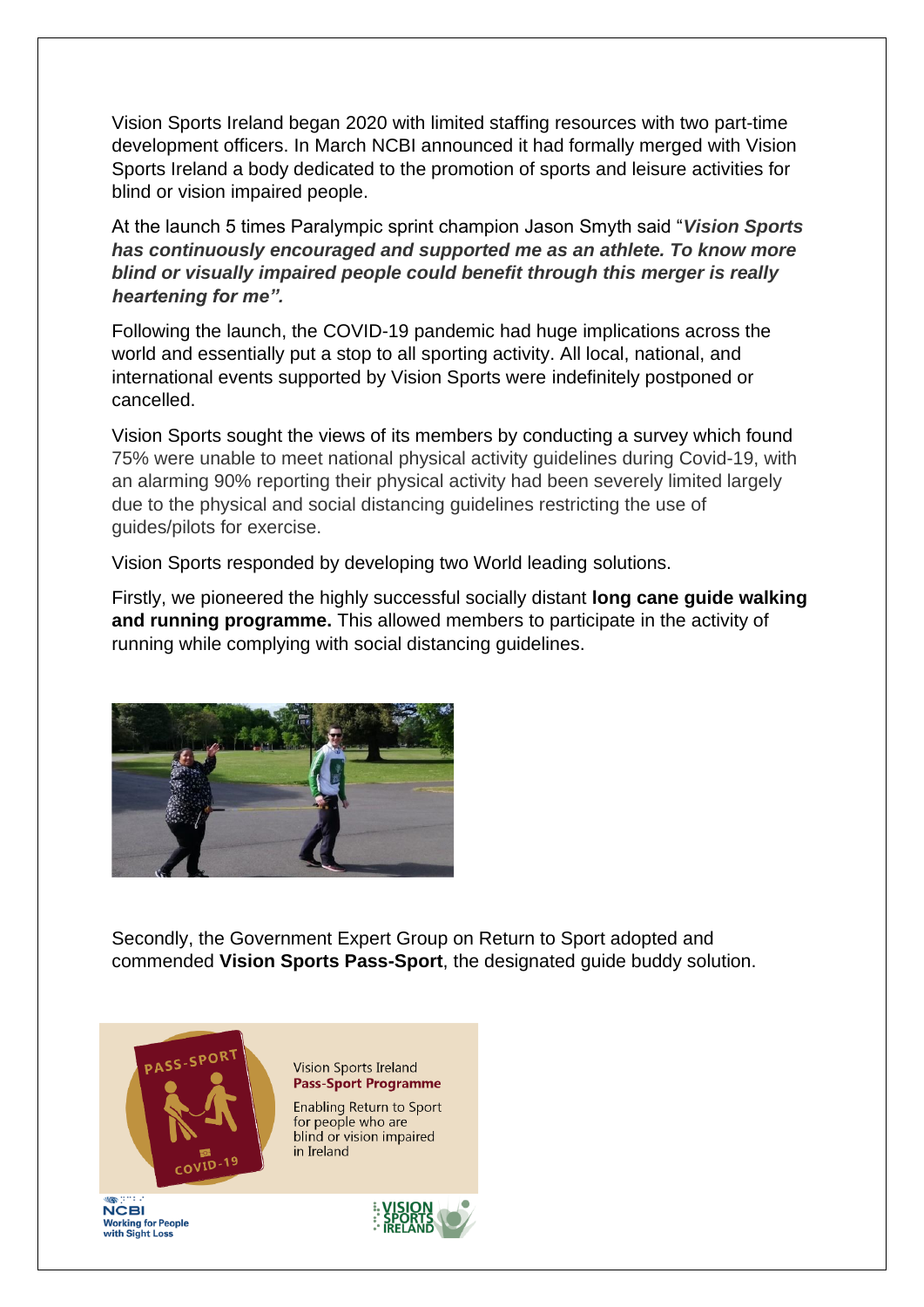Through regular bulletins we engaged with members promoting positive health, wellbeing, fitness, and nutrition. With our sports sector colleagues we collaborated on home exercise and information programmes.

In November Vision Sports employed Pádraig Healy as its first ever full-time National Sports Development Manager. Pádraig reports to Aaron Mullaniff, Head of National Services at the NCBI.

In addition, we ran **Nice2MetreYou,** the Vision Sportscast, where members met and chatted with our top sports stars.



At Board level Paul Ledwidge, Group Chair at NCBI, took over at Chairperson of Vision Sports. Paul was joined on the Board by Donnacha McCarthy and Bernie Everard.

Vision Sports were successful in grant applications through Sport Ireland for core activities as well as the restricted Dormant Account Funds. In addition, we were awarded funding for the COVID solution EyeCan Project, incorporating a new accessible digital platform (app and web) as well as an audio-visual awareness campaign.

Notwithstanding the significant challenge of the pandemic 2020 was a most successful year for Vision Sports Ireland.

## **Sport Ireland Funding**

Vision Sports was awarded €78,500 through Sport Ireland Dormant Account Fund.

€40,000 - Sport Inclusion Disability Fund €18,000 - Equipment